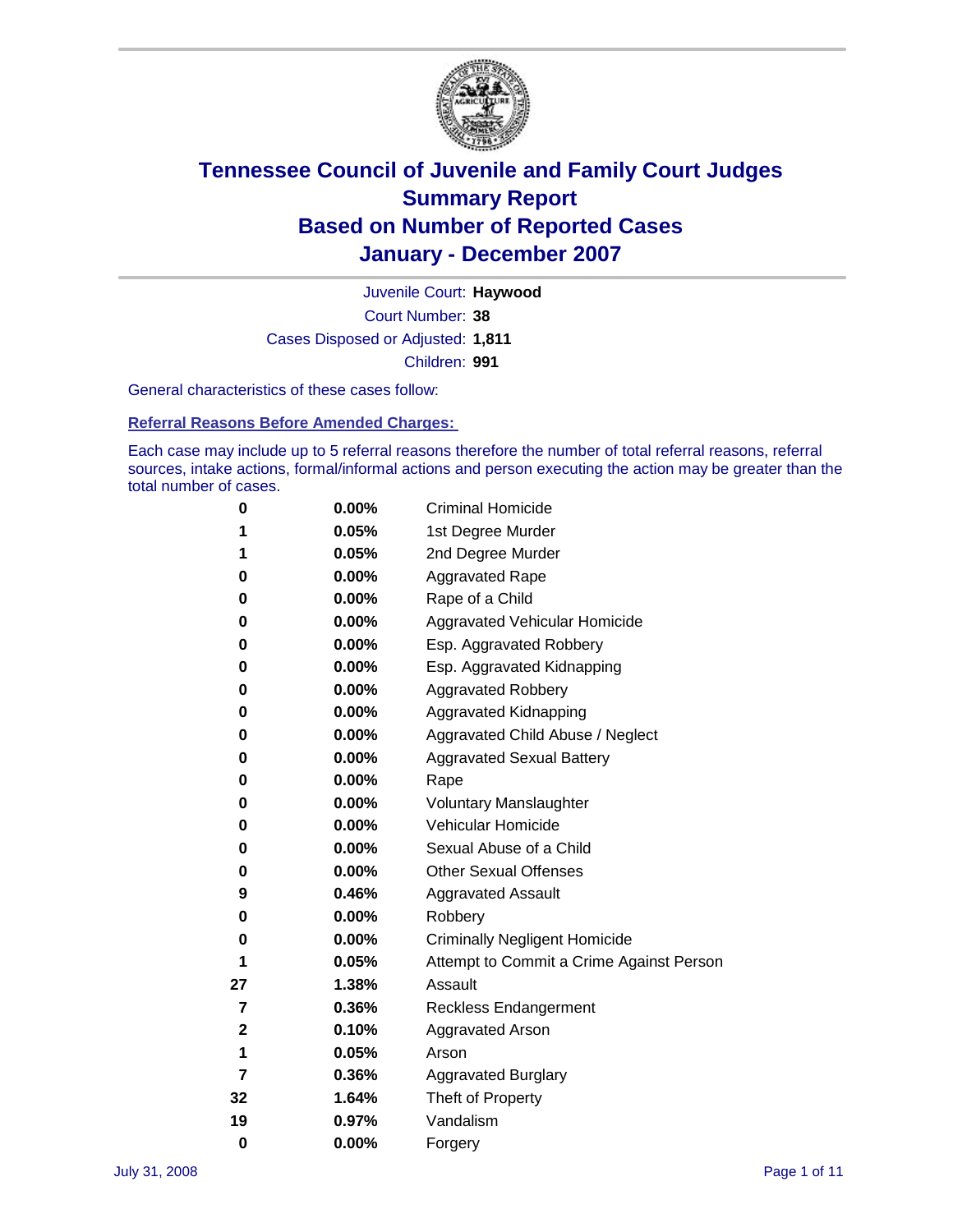

Court Number: **38** Juvenile Court: **Haywood** Cases Disposed or Adjusted: **1,811** Children: **991**

#### **Referral Reasons Before Amended Charges:**

Each case may include up to 5 referral reasons therefore the number of total referral reasons, referral sources, intake actions, formal/informal actions and person executing the action may be greater than the total number of cases.

| $\boldsymbol{0}$ | 0.00% | <b>Worthless Checks</b>                                     |
|------------------|-------|-------------------------------------------------------------|
| $\mathbf{2}$     | 0.10% | Illegal Possession / Fraudulent Use of Credit / Debit Cards |
| 3                | 0.15% | <b>Burglary</b>                                             |
| 6                | 0.31% | Unauthorized Use of a Vehicle                               |
| 1                | 0.05% | <b>Cruelty to Animals</b>                                   |
| 0                | 0.00% | Sale of Controlled Substances                               |
| $\mathbf{2}$     | 0.10% | <b>Other Drug Offenses</b>                                  |
| 20               | 1.02% | <b>Possession of Controlled Substances</b>                  |
| 1                | 0.05% | <b>Criminal Attempt</b>                                     |
| 2                | 0.10% | Carrying Weapons on School Property                         |
| 6                | 0.31% | Unlawful Carrying / Possession of a Weapon                  |
| 3                | 0.15% | <b>Evading Arrest</b>                                       |
| 0                | 0.00% | Escape                                                      |
| 0                | 0.00% | Driving Under Influence (DUI)                               |
| 8                | 0.41% | Possession / Consumption of Alcohol                         |
| 3                | 0.15% | Resisting Stop, Frisk, Halt, Arrest or Search               |
| 1                | 0.05% | <b>Aggravated Criminal Trespass</b>                         |
| 5                | 0.26% | Harassment                                                  |
| 1                | 0.05% | Failure to Appear                                           |
| 2                | 0.10% | Filing a False Police Report                                |
| 0                | 0.00% | Criminal Impersonation                                      |
| 15               | 0.77% | <b>Disorderly Conduct</b>                                   |
| 4                | 0.20% | <b>Criminal Trespass</b>                                    |
| 1                | 0.05% | <b>Public Intoxication</b>                                  |
| 0                | 0.00% | Gambling                                                    |
| 4                | 0.20% | <b>Traffic</b>                                              |
| 0                | 0.00% | Local Ordinances                                            |
| 1                | 0.05% | Violation of Wildlife Regulations                           |
| 0                | 0.00% | Contempt of Court                                           |
| 42               | 2.15% | Violation of Probation                                      |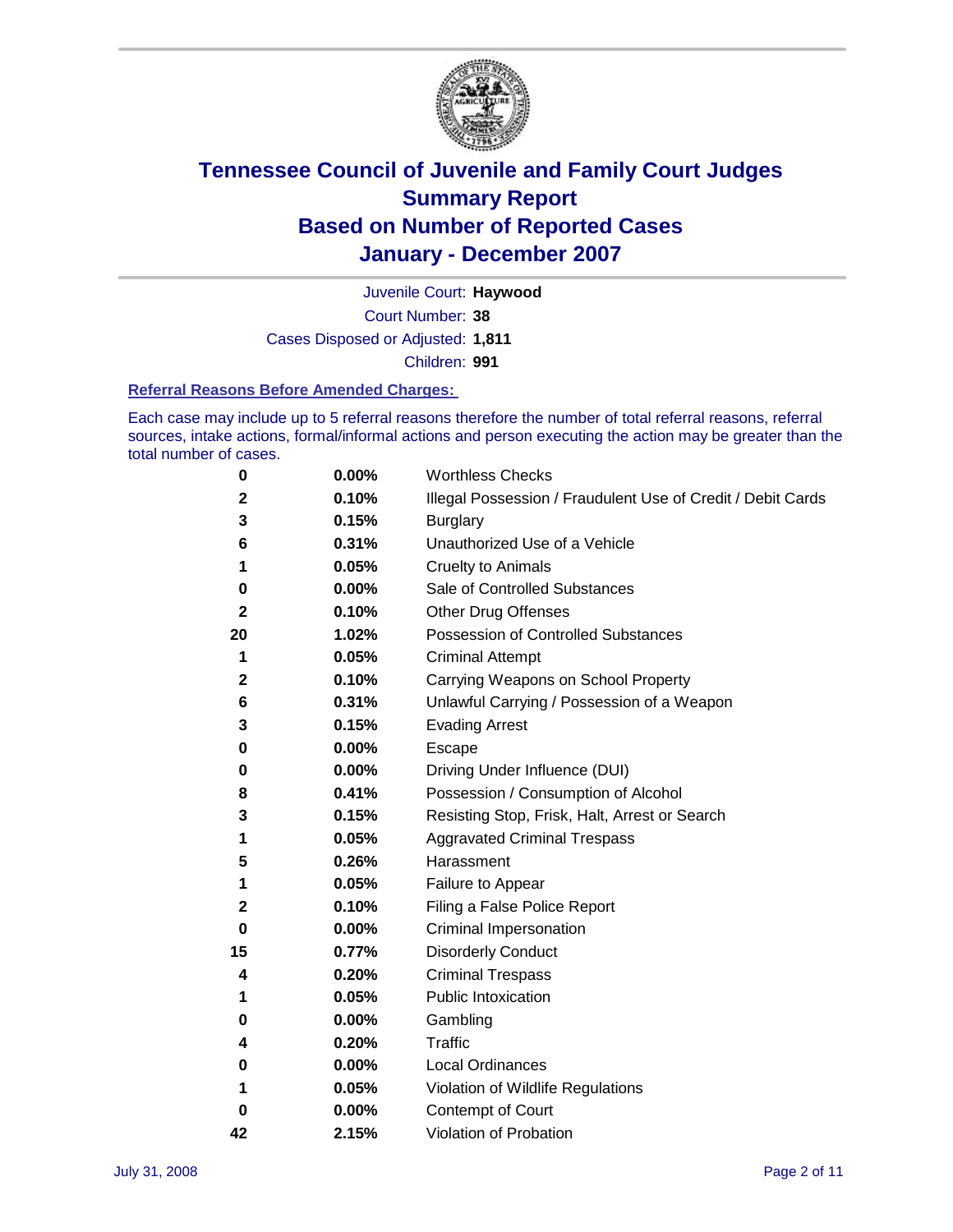

Court Number: **38** Juvenile Court: **Haywood** Cases Disposed or Adjusted: **1,811** Children: **991**

#### **Referral Reasons Before Amended Charges:**

Each case may include up to 5 referral reasons therefore the number of total referral reasons, referral sources, intake actions, formal/informal actions and person executing the action may be greater than the total number of cases.

| 5        | 0.26%    | Violation of Aftercare                 |
|----------|----------|----------------------------------------|
| 6        | 0.31%    | Unruly Behavior                        |
| 21       | 1.08%    | Truancy                                |
| 6        | 0.31%    | In-State Runaway                       |
| $\bf{0}$ | 0.00%    | Out-of-State Runaway                   |
| 9        | 0.46%    | Possession of Tobacco Products         |
| 0        | 0.00%    | Violation of a Valid Court Order       |
| 8        | 0.41%    | Violation of Curfew                    |
| 0        | 0.00%    | Sexually Abused Child                  |
| 0        | 0.00%    | <b>Physically Abused Child</b>         |
| 6        | 0.31%    | Dependency / Neglect                   |
| 0        | $0.00\%$ | <b>Termination of Parental Rights</b>  |
| 0        | $0.00\%$ | <b>Violation of Pretrial Diversion</b> |
| 0        | $0.00\%$ | Violation of Informal Adjustment       |
| 0        | 0.00%    | <b>Judicial Review</b>                 |
| 0        | 0.00%    | <b>Administrative Review</b>           |
| 0        | $0.00\%$ | <b>Foster Care Review</b>              |
| 0        | $0.00\%$ | Custody                                |
| 0        | 0.00%    | Visitation                             |
| 29       | 1.48%    | Paternity / Legitimation               |
| 1,615    | 82.69%   | <b>Child Support</b>                   |
| 0        | 0.00%    | <b>Request for Medical Treatment</b>   |
| 0        | 0.00%    | <b>Consent to Marry</b>                |
| 8        | 0.41%    | Other                                  |
| 1,953    | 100.00%  | <b>Total Referrals</b>                 |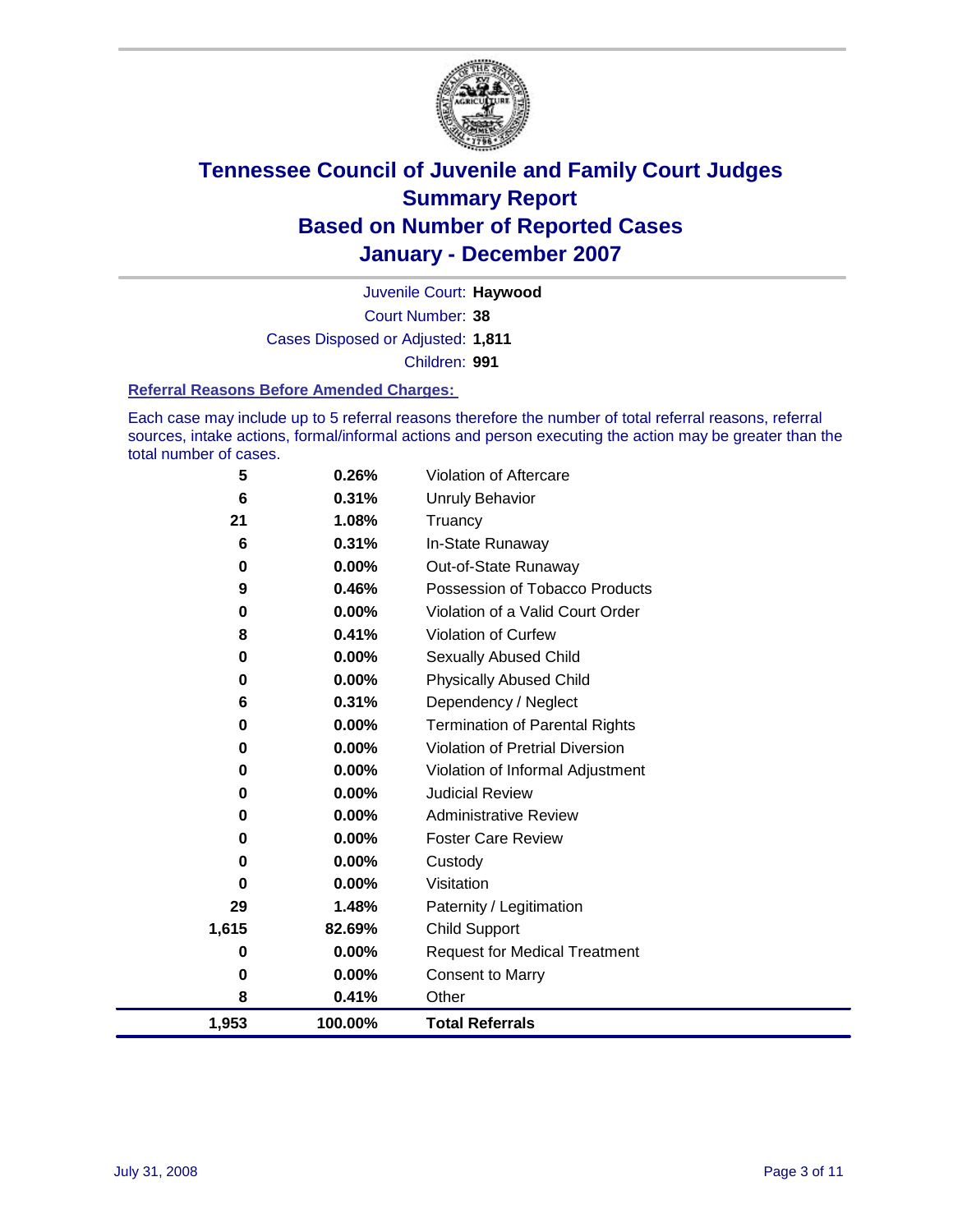

| Juvenile Court: Haywood    |                                   |                                   |  |  |
|----------------------------|-----------------------------------|-----------------------------------|--|--|
| Court Number: 38           |                                   |                                   |  |  |
|                            | Cases Disposed or Adjusted: 1,811 |                                   |  |  |
|                            |                                   | Children: 991                     |  |  |
| <b>Referral Sources: 1</b> |                                   |                                   |  |  |
| 183                        | 9.37%                             | Law Enforcement                   |  |  |
| 13                         | 0.67%                             | Parents                           |  |  |
| 1                          | 0.05%                             | Relatives                         |  |  |
| 0                          | $0.00\%$                          | Self                              |  |  |
| 22                         | 1.13%                             | School                            |  |  |
| 1                          | 0.05%                             | <b>CSA</b>                        |  |  |
| 21                         | 1.08%                             | <b>DCS</b>                        |  |  |
| 1,648                      | 84.38%                            | <b>Other State Department</b>     |  |  |
| 0                          | $0.00\%$                          | <b>District Attorney's Office</b> |  |  |
| 33                         | 1.69%                             | <b>Court Staff</b>                |  |  |
| $\bf{0}$                   | 0.00%                             | Social Agency                     |  |  |
| 4                          | 0.20%                             | <b>Other Court</b>                |  |  |
| 11                         | 0.56%                             | Victim                            |  |  |
| 16                         | 0.82%                             | Child & Parent                    |  |  |
| 0                          | $0.00\%$                          | Hospital                          |  |  |
| 0                          | $0.00\%$                          | Unknown                           |  |  |
| 0                          | 0.00%                             | Other                             |  |  |
| 1,953                      | 100.00%                           | <b>Total Referral Sources</b>     |  |  |

### **Age of Child at Referral: 2**

|     | 100.00% | <b>Total Child Count</b> |  |
|-----|---------|--------------------------|--|
| 0   | 0.00%   | Unknown / Not Reported   |  |
| 70  | 7.06%   | Ages 19 and Over         |  |
| 89  | 8.98%   | Ages 17 through 18       |  |
| 124 | 12.51%  | Ages 15 through 16       |  |
| 102 | 10.29%  | Ages 13 through 14       |  |
| 87  | 8.78%   | Ages 11 through 12       |  |
| 519 | 52.37%  | Ages 10 and Under        |  |
|     | 991     |                          |  |

<sup>1</sup> If different than number of Referral Reasons (1953), verify accuracy of your court's data.

One child could be counted in multiple categories, verify accuracy of your court's data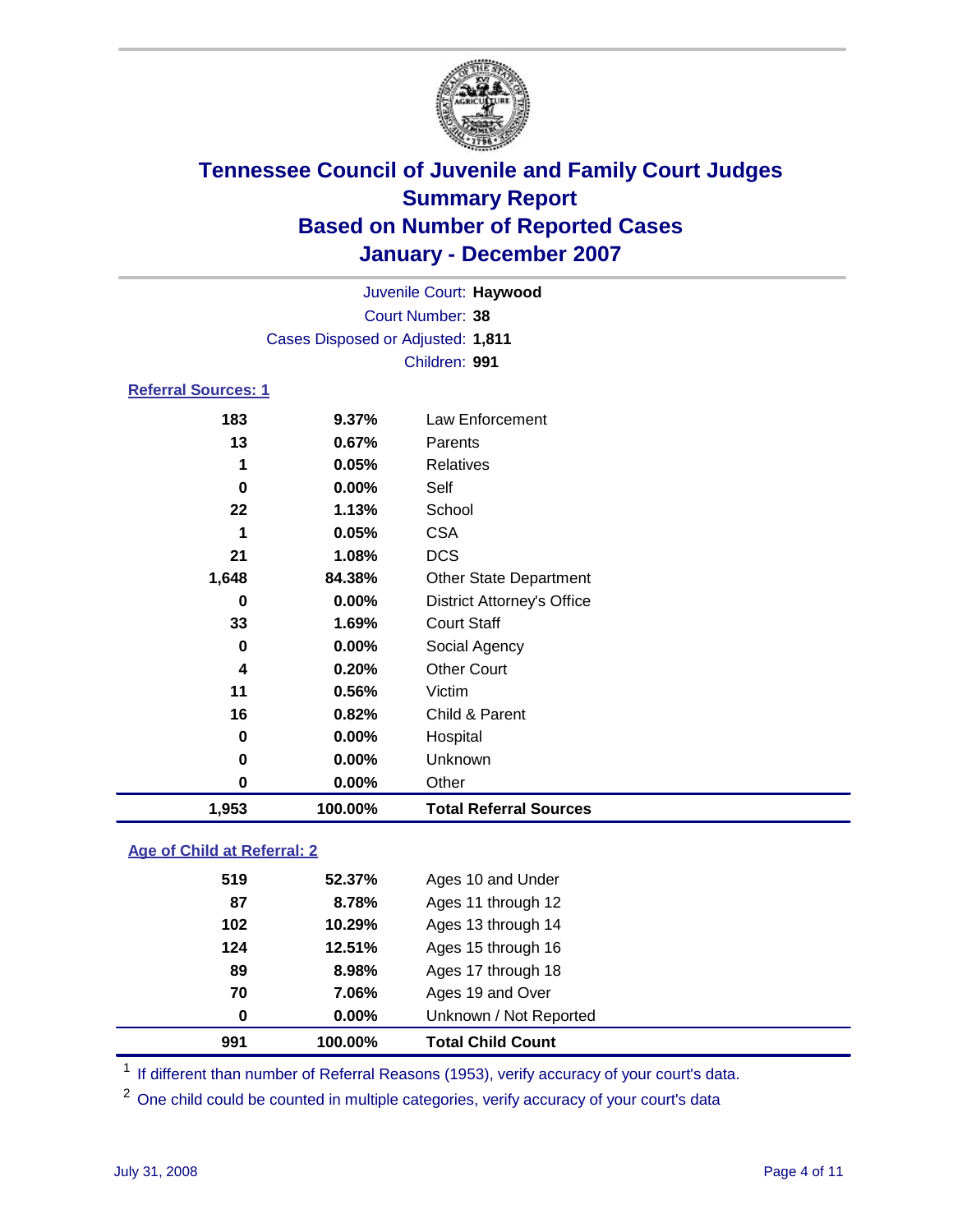

| Juvenile Court: Haywood                 |                                   |                          |  |  |  |
|-----------------------------------------|-----------------------------------|--------------------------|--|--|--|
|                                         | Court Number: 38                  |                          |  |  |  |
|                                         | Cases Disposed or Adjusted: 1,811 |                          |  |  |  |
|                                         |                                   | Children: 991            |  |  |  |
| Sex of Child: 1                         |                                   |                          |  |  |  |
| 500                                     | 50.45%                            | Male                     |  |  |  |
| 491                                     | 49.55%                            | Female                   |  |  |  |
| $\bf{0}$                                | 0.00%                             | Unknown                  |  |  |  |
| 991                                     | 100.00%                           | <b>Total Child Count</b> |  |  |  |
| Race of Child: 1                        |                                   |                          |  |  |  |
| 122                                     | 12.31%                            | White                    |  |  |  |
| 854                                     | 86.18%                            | African American         |  |  |  |
| 0                                       | 0.00%                             | Native American          |  |  |  |
| $\bf{0}$                                | 0.00%                             | Asian                    |  |  |  |
| 14                                      | 1.41%                             | Mixed                    |  |  |  |
| 1                                       | 0.10%                             | Unknown                  |  |  |  |
| 991                                     | 100.00%                           | <b>Total Child Count</b> |  |  |  |
| <b>Hispanic Origin: 1</b>               |                                   |                          |  |  |  |
| $\mathbf 0$                             | 0.00%                             | Yes                      |  |  |  |
| 991                                     | 100.00%                           | <b>No</b>                |  |  |  |
| $\mathbf 0$                             | 0.00%                             | Unknown                  |  |  |  |
| 991                                     | 100.00%                           | <b>Total Child Count</b> |  |  |  |
| <b>School Enrollment of Children: 1</b> |                                   |                          |  |  |  |
| 601                                     | 60.65%                            | Yes                      |  |  |  |
| 380                                     | 38.35%                            | No                       |  |  |  |
| 10                                      | 1.01%                             | Unknown                  |  |  |  |
| 991                                     | 100.00%                           | <b>Total Child Count</b> |  |  |  |

One child could be counted in multiple categories, verify accuracy of your court's data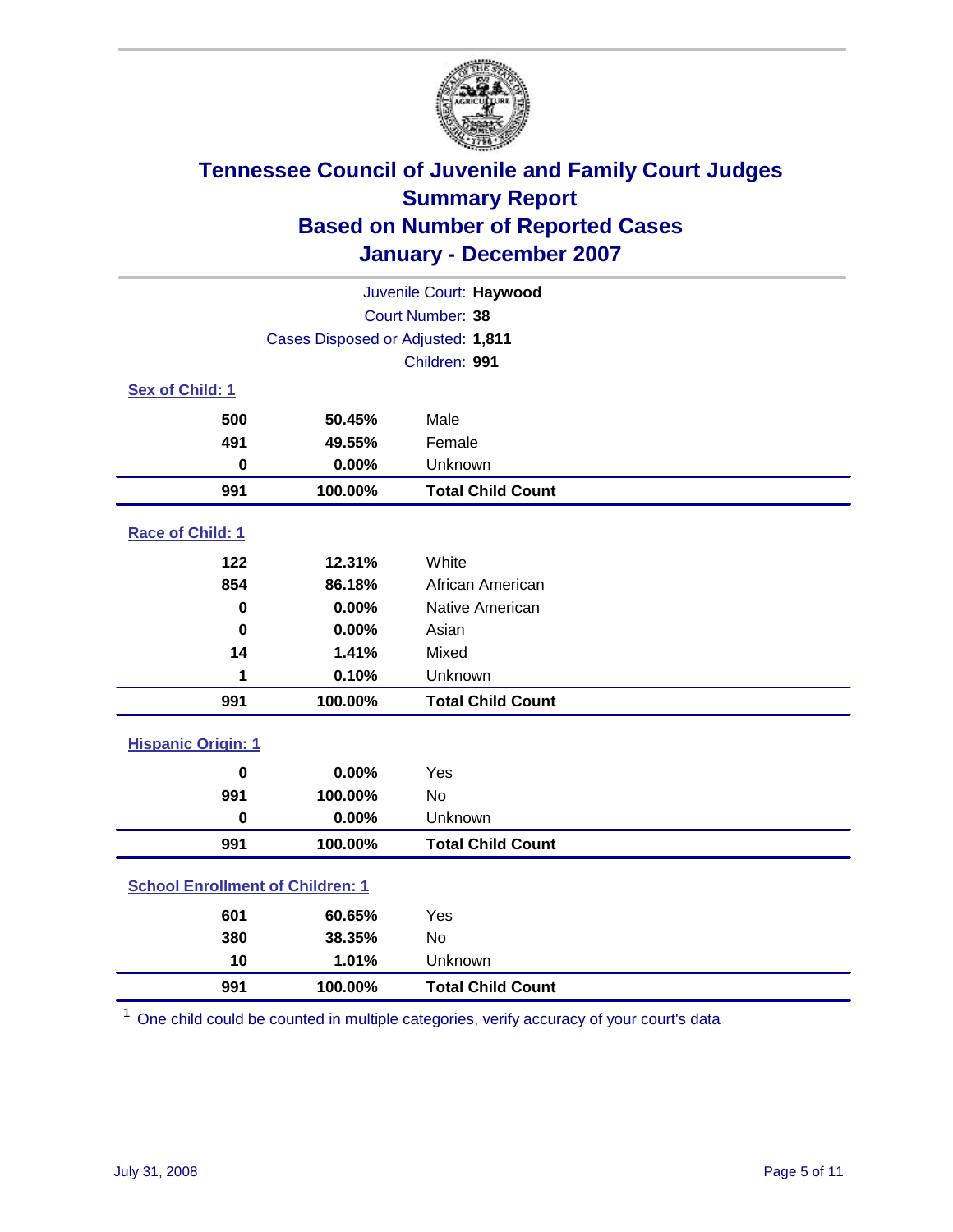

Court Number: **38** Juvenile Court: **Haywood** Cases Disposed or Adjusted: **1,811** Children: **991**

#### **Living Arrangement of Child at Time of Referral: 1**

| 991 | 100.00%  | <b>Total Child Count</b>     |
|-----|----------|------------------------------|
| 1   | 0.10%    | Other                        |
| 4   | 0.40%    | Unknown                      |
| 88  | 8.88%    | Independent                  |
| 1   | 0.10%    | In an Institution            |
| 10  | $1.01\%$ | In a Residential Center      |
| 4   | 0.40%    | In a Group Home              |
| 20  | 2.02%    | With Foster Family           |
| 5   | 0.50%    | With Adoptive Parents        |
| 106 | 10.70%   | <b>With Relatives</b>        |
| 29  | 2.93%    | <b>With Father</b>           |
| 690 | 69.63%   | With Mother                  |
| 0   | $0.00\%$ | With Mother and Stepfather   |
| 2   | 0.20%    | With Father and Stepmother   |
| 31  | 3.13%    | With Both Biological Parents |
|     |          |                              |

#### **Type of Detention: 2**

| 1,811 | 100.00%  | <b>Total Detention Count</b> |  |
|-------|----------|------------------------------|--|
| 0     | 0.00%    | Other                        |  |
| 1,810 | 99.94%   | Does Not Apply               |  |
| 0     | 0.00%    | <b>Unknown</b>               |  |
| 0     | 0.00%    | <b>Psychiatric Hospital</b>  |  |
| 0     | 0.00%    | Jail - No Separation         |  |
| 0     | $0.00\%$ | Jail - Partial Separation    |  |
| 0     | 0.00%    | Jail - Complete Separation   |  |
| 1     | 0.06%    | Juvenile Detention Facility  |  |
| 0     | 0.00%    | Non-Secure Placement         |  |
|       |          |                              |  |

<sup>1</sup> One child could be counted in multiple categories, verify accuracy of your court's data

<sup>2</sup> If different than number of Cases (1811) verify accuracy of your court's data.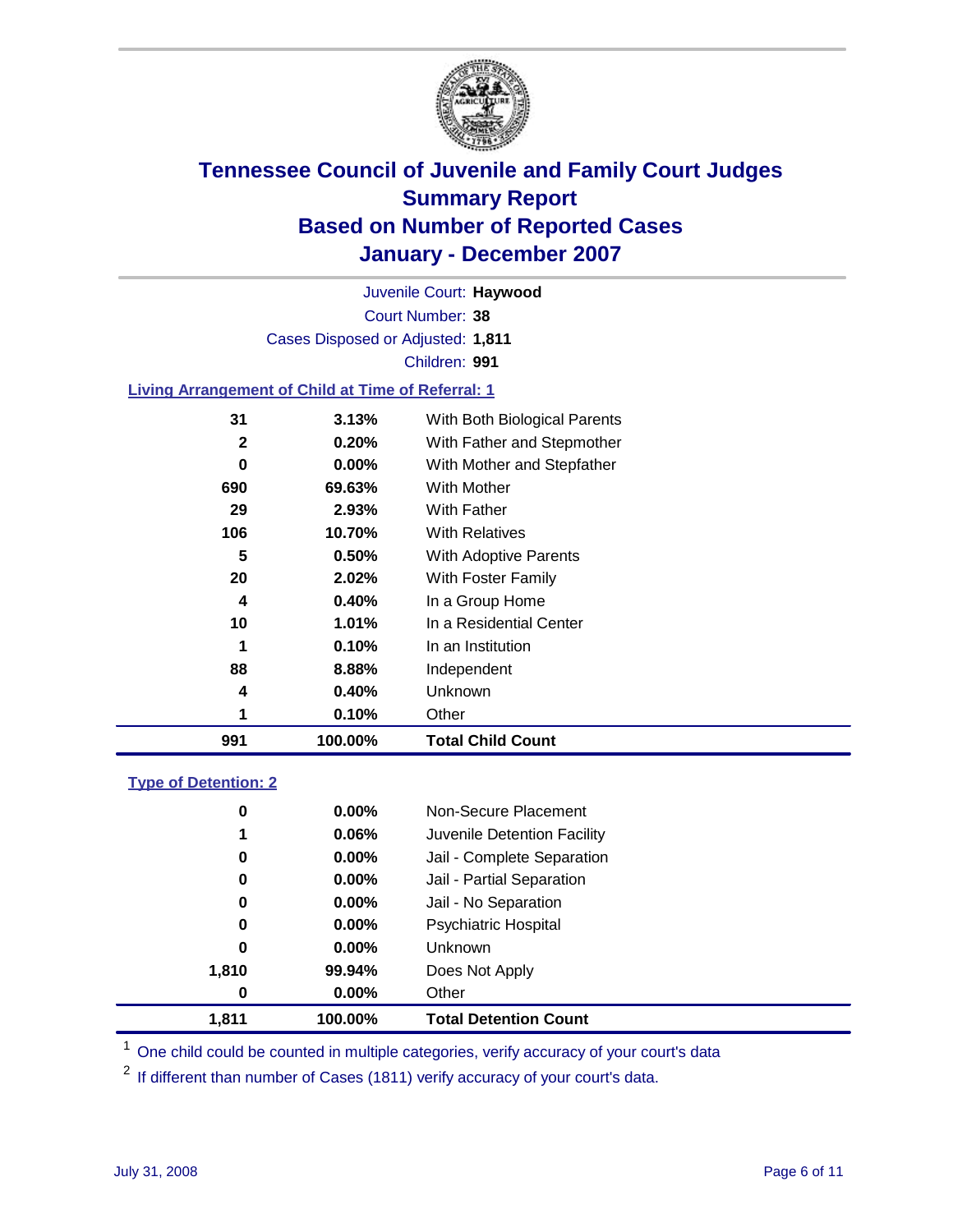

|                                                    |                                   | Juvenile Court: Haywood              |
|----------------------------------------------------|-----------------------------------|--------------------------------------|
|                                                    |                                   | Court Number: 38                     |
|                                                    | Cases Disposed or Adjusted: 1,811 |                                      |
|                                                    |                                   | Children: 991                        |
| <b>Placement After Secure Detention Hearing: 1</b> |                                   |                                      |
| 0                                                  | $0.00\%$                          | Returned to Prior Living Arrangement |
| 0                                                  | 0.00%                             | Juvenile Detention Facility          |
| 0                                                  | 0.00%                             | Jail                                 |
| 0                                                  | 0.00%                             | Shelter / Group Home                 |
| 0                                                  | 0.00%                             | <b>Foster Family Home</b>            |
| 0                                                  | 0.00%                             | Psychiatric Hospital                 |
| 0                                                  | 0.00%                             | Unknown / Not Reported               |
| 1,810                                              | 99.94%                            | Does Not Apply                       |
| 1                                                  | 0.06%                             | Other                                |
| 1,811                                              | 100.00%                           | <b>Total Placement Count</b>         |
|                                                    |                                   |                                      |
| <b>Intake Actions: 2</b>                           |                                   |                                      |
| 1,950                                              | 99.85%                            | <b>Petition Filed</b>                |
| 0                                                  | 0.00%                             | <b>Motion Filed</b>                  |
| 3                                                  | 0.15%                             | <b>Citation Processed</b>            |
| 0                                                  | 0.00%                             | Notification of Paternity Processed  |
| 0                                                  | 0.00%                             | Scheduling of Judicial Review        |
| 0                                                  | 0.00%                             | Scheduling of Administrative Review  |
| 0                                                  | 0.00%                             | Scheduling of Foster Care Review     |
| 0                                                  | 0.00%                             | Unknown                              |
| 0                                                  | 0.00%                             | Does Not Apply                       |
| 0                                                  | 0.00%                             | Other                                |
| 1,953                                              | 100.00%                           | <b>Total Intake Count</b>            |

<sup>1</sup> If different than number of Cases (1811) verify accuracy of your court's data.

<sup>2</sup> If different than number of Referral Reasons (1953), verify accuracy of your court's data.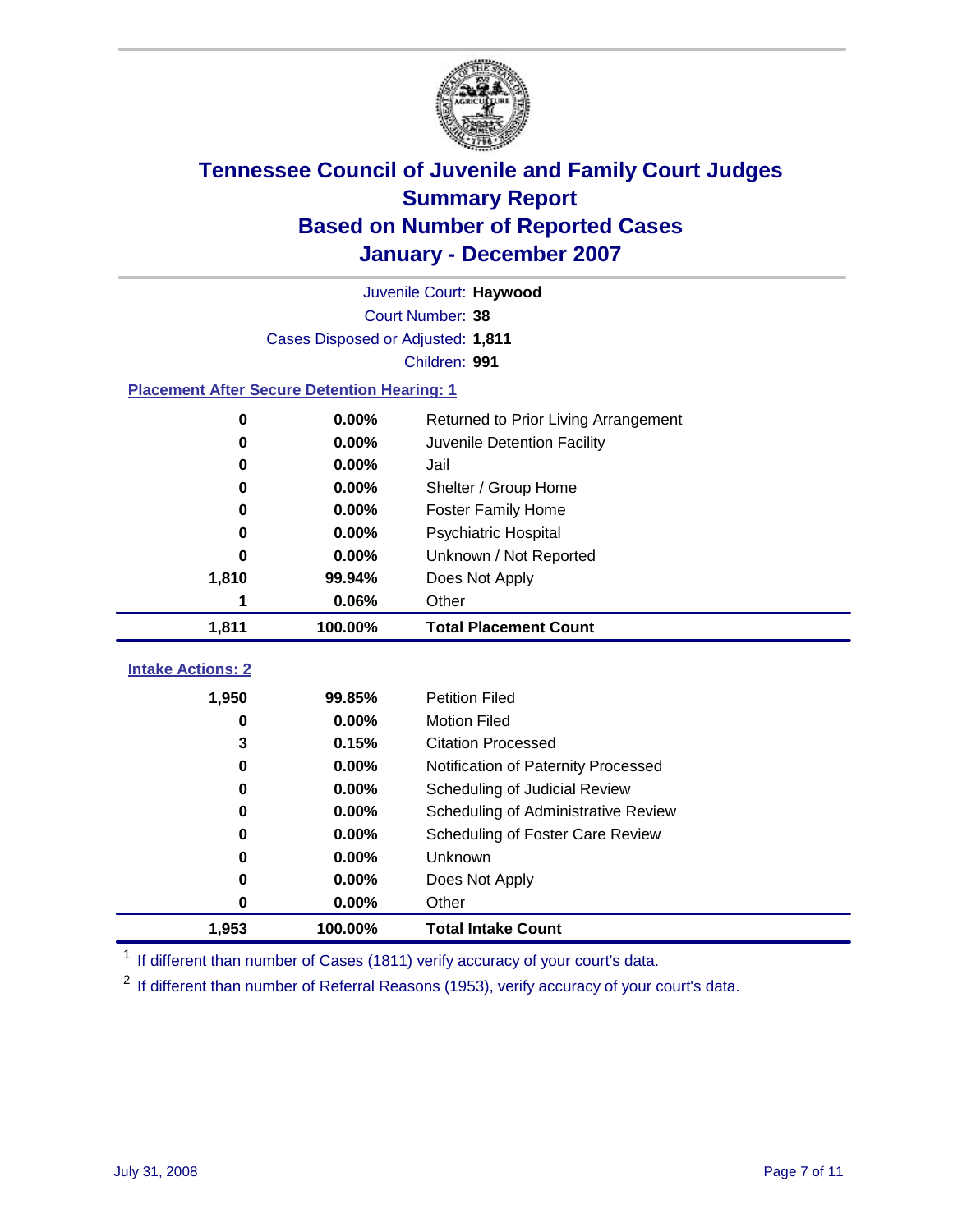

Court Number: **38** Juvenile Court: **Haywood** Cases Disposed or Adjusted: **1,811** Children: **991**

#### **Last Grade Completed by Child: 1**

| 280          | 28.25%  | Too Young for School     |
|--------------|---------|--------------------------|
| 0            | 0.00%   | Preschool                |
| 0            | 0.00%   | Kindergarten             |
| 0            | 0.00%   | 1st Grade                |
|              | 0.10%   | 2nd Grade                |
| $\mathbf{2}$ | 0.20%   | 3rd Grade                |
| $\bf{0}$     | 0.00%   | 4th Grade                |
| $\bf{0}$     | 0.00%   | 5th Grade                |
| 14           | 1.41%   | 6th Grade                |
| 12           | 1.21%   | 7th Grade                |
| 20           | 2.02%   | 8th Grade                |
| 20           | 2.02%   | 9th Grade                |
| $\bf 6$      | 0.61%   | 10th Grade               |
| 4            | 0.40%   | 11th Grade               |
| 94           | 9.49%   | 12th Grade               |
| $\bf{0}$     | 0.00%   | Non-Graded Special Ed    |
| 1            | 0.10%   | <b>GED</b>               |
| 0            | 0.00%   | Graduated                |
| 0            | 0.00%   | Never Attended School    |
| 537          | 54.19%  | Unknown                  |
| $\bf{0}$     | 0.00%   | Other                    |
| 991          | 100.00% | <b>Total Child Count</b> |

### **Enrolled in Special Education: 1**

| 991 | 100.00% | <b>Total Child Count</b> |  |
|-----|---------|--------------------------|--|
| 540 | 54.49%  | Unknown                  |  |
| 439 | 44.30%  | No                       |  |
| 12  | 1.21%   | Yes                      |  |
|     |         |                          |  |

<sup>1</sup> One child could be counted in multiple categories, verify accuracy of your court's data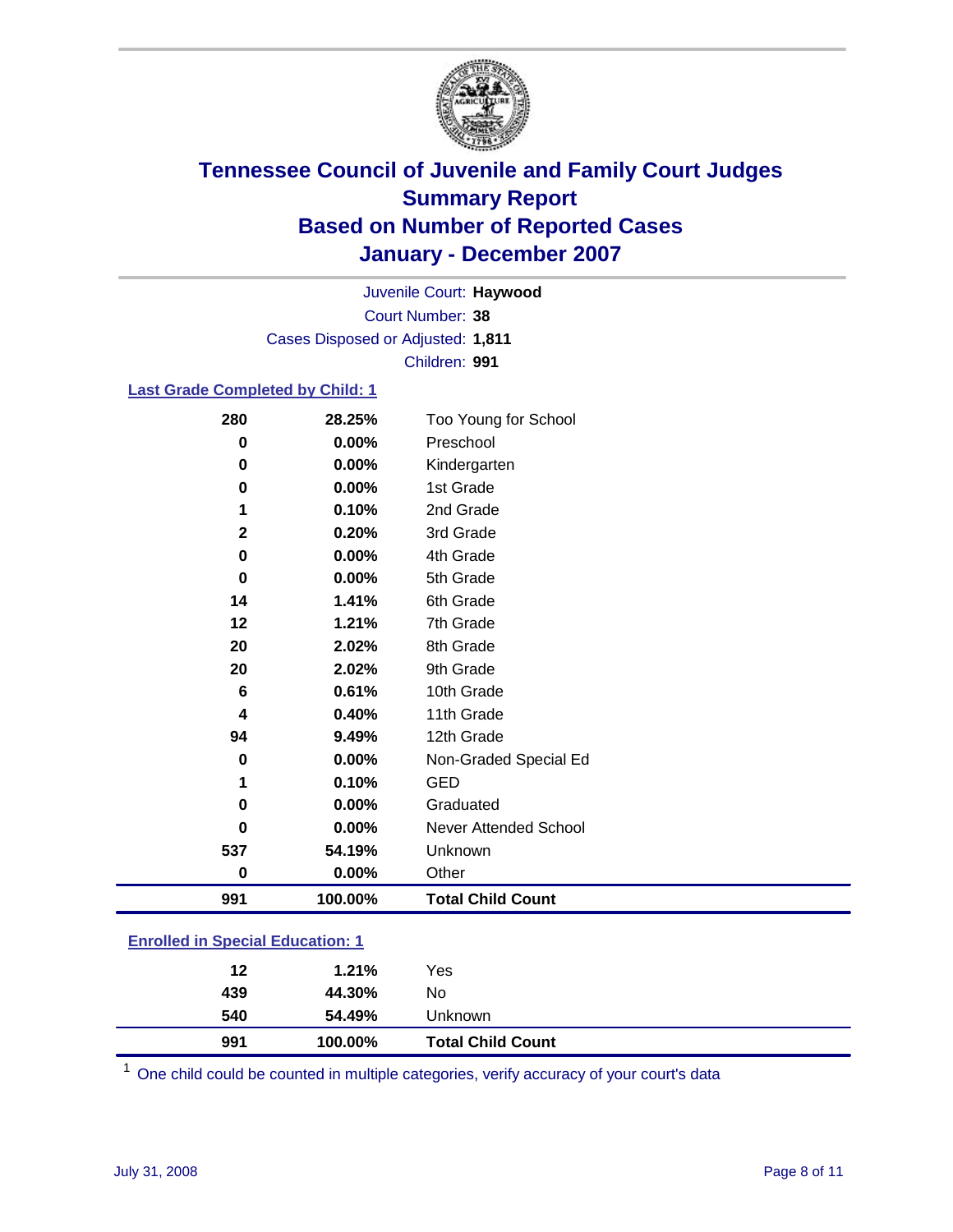

|                              |                                   | Juvenile Court: Haywood   |  |  |  |
|------------------------------|-----------------------------------|---------------------------|--|--|--|
|                              |                                   | Court Number: 38          |  |  |  |
|                              | Cases Disposed or Adjusted: 1,811 |                           |  |  |  |
|                              | Children: 991                     |                           |  |  |  |
| <b>Action Executed By: 1</b> |                                   |                           |  |  |  |
| 1,953                        | 100.00%                           | Judge                     |  |  |  |
| 0                            | $0.00\%$                          | Referee                   |  |  |  |
| 0                            | $0.00\%$                          | <b>YSO</b>                |  |  |  |
| 0                            | 0.00%                             | Other                     |  |  |  |
| 0                            | 0.00%                             | Unknown / Not Reported    |  |  |  |
| 1,953                        | 100.00%                           | <b>Total Action Count</b> |  |  |  |

### **Formal / Informal Actions: 1**

| 36    | 1.84%    | Dismissed                                        |
|-------|----------|--------------------------------------------------|
| 16    | 0.82%    | Retired / Nolle Prosequi                         |
| 163   | 8.35%    | <b>Complaint Substantiated Delinquent</b>        |
| 8     | 0.41%    | <b>Complaint Substantiated Status Offender</b>   |
| 0     | $0.00\%$ | <b>Complaint Substantiated Dependent/Neglect</b> |
| 0     | $0.00\%$ | <b>Complaint Substantiated Abused</b>            |
| 0     | $0.00\%$ | <b>Complaint Substantiated Mentally III</b>      |
| 7     | $0.36\%$ | Informal Adjustment                              |
| 3     | 0.15%    | <b>Pretrial Diversion</b>                        |
| 0     | $0.00\%$ | <b>Transfer to Adult Court Hearing</b>           |
| 2     | 0.10%    | Charges Cleared by Transfer to Adult Court       |
| 1,701 | 87.10%   | Special Proceeding                               |
| 0     | $0.00\%$ | <b>Review Concluded</b>                          |
| 4     | 0.20%    | Case Held Open                                   |
| 13    | $0.67\%$ | Other                                            |
| 0     | $0.00\%$ | Unknown / Not Reported                           |
| 1,953 | 100.00%  | <b>Total Action Count</b>                        |

<sup>1</sup> If different than number of Referral Reasons (1953), verify accuracy of your court's data.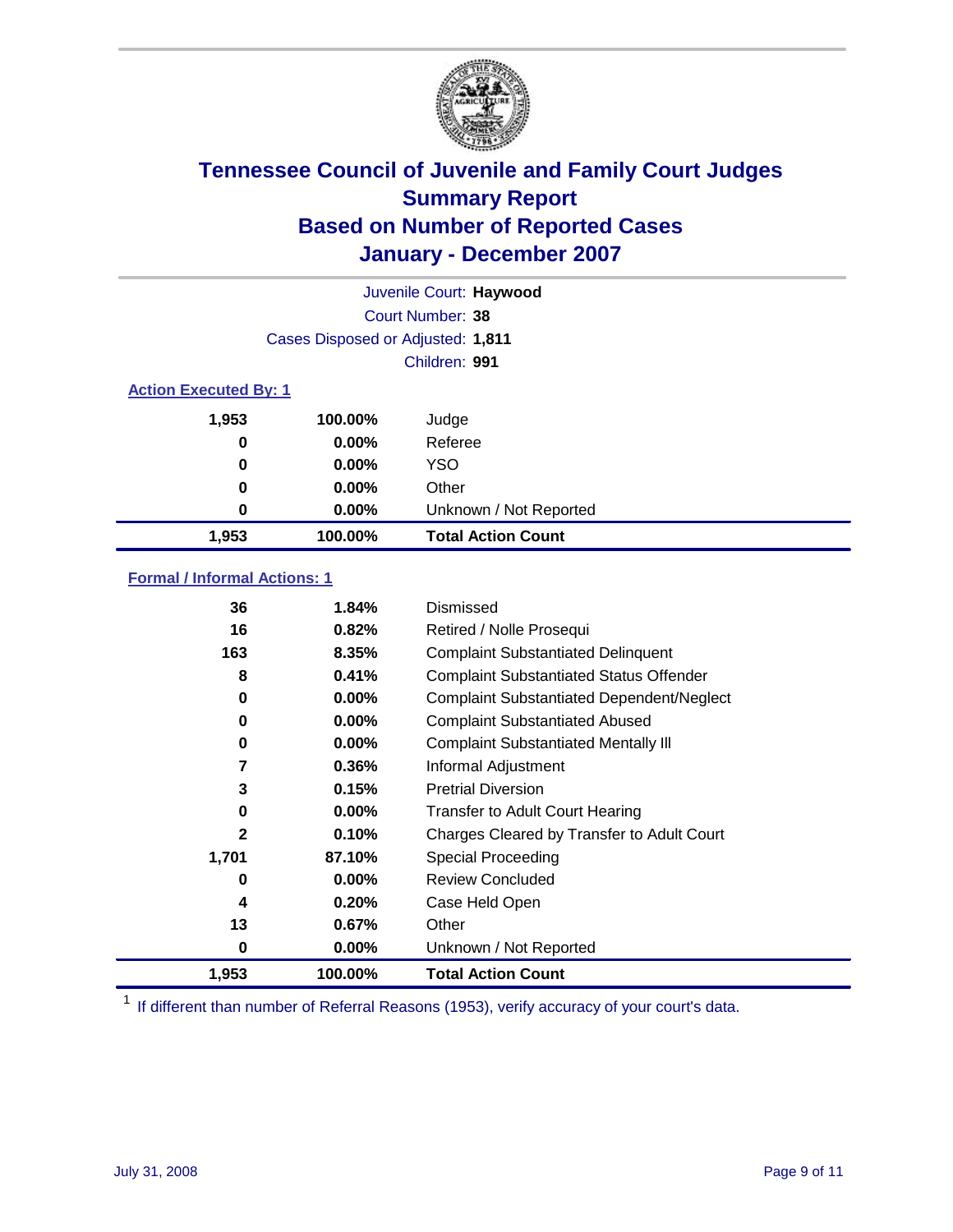

|                       |                                   | Juvenile Court: Haywood                               |
|-----------------------|-----------------------------------|-------------------------------------------------------|
|                       |                                   | <b>Court Number: 38</b>                               |
|                       | Cases Disposed or Adjusted: 1,811 |                                                       |
|                       |                                   | Children: 991                                         |
| <b>Case Outcomes:</b> |                                   | There can be multiple outcomes for one child or case. |
| 217                   | 10.32%                            | <b>Case Dismissed</b>                                 |
| 134                   | 6.37%                             | Case Retired or Nolle Prosequi                        |
| 1                     | 0.05%                             | Warned / Counseled                                    |
| 865                   | 41.13%                            | <b>Held Open For Review</b>                           |
| 63                    | 3.00%                             | Supervision / Probation to Juvenile Court             |
| 1                     | 0.05%                             | <b>Probation to Parents</b>                           |
| 0                     | 0.00%                             | Referral to Another Entity for Supervision / Service  |
| 0                     | 0.00%                             | Referred for Mental Health Counseling                 |
| 0                     | 0.00%                             | Referred for Alcohol and Drug Counseling              |
| 0                     | 0.00%                             | <b>Referred to Alternative School</b>                 |
| 0                     | 0.00%                             | Referred to Private Child Agency                      |
| 2                     | 0.10%                             | Referred to Defensive Driving School                  |
| 0                     | 0.00%                             | Referred to Alcohol Safety School                     |
| 9                     | 0.43%                             | Referred to Juvenile Court Education-Based Program    |
| 3                     | 0.14%                             | Driver's License Held Informally                      |
| 0                     | 0.00%                             | <b>Voluntary Placement with DMHMR</b>                 |
| 0                     | 0.00%                             | <b>Private Mental Health Placement</b>                |
| 0                     | 0.00%                             | Private MR Placement                                  |
| 0                     | 0.00%                             | Placement with City/County Agency/Facility            |
| 0                     | 0.00%                             | Placement with Relative / Other Individual            |
| 109                   | 5.18%                             | Fine                                                  |
| 0                     | 0.00%                             | <b>Public Service</b>                                 |
| 13                    | 0.62%                             | Restitution                                           |
| 0                     | 0.00%                             | <b>Runaway Returned</b>                               |
| 2                     | 0.10%                             | No Contact Order                                      |
| 0                     | 0.00%                             | Injunction Other than No Contact Order                |
| 0                     | 0.00%                             | <b>House Arrest</b>                                   |
| 0                     | $0.00\%$                          | <b>Court Defined Curfew</b>                           |
| 0                     | 0.00%                             | Dismissed from Informal Adjustment                    |
| 0                     | 0.00%                             | <b>Dismissed from Pretrial Diversion</b>              |
| 0                     | 0.00%                             | <b>Released from Probation</b>                        |
| 0                     | 0.00%                             | <b>Transferred to Adult Court</b>                     |
| 0                     | 0.00%                             | <b>DMHMR Involuntary Commitment</b>                   |